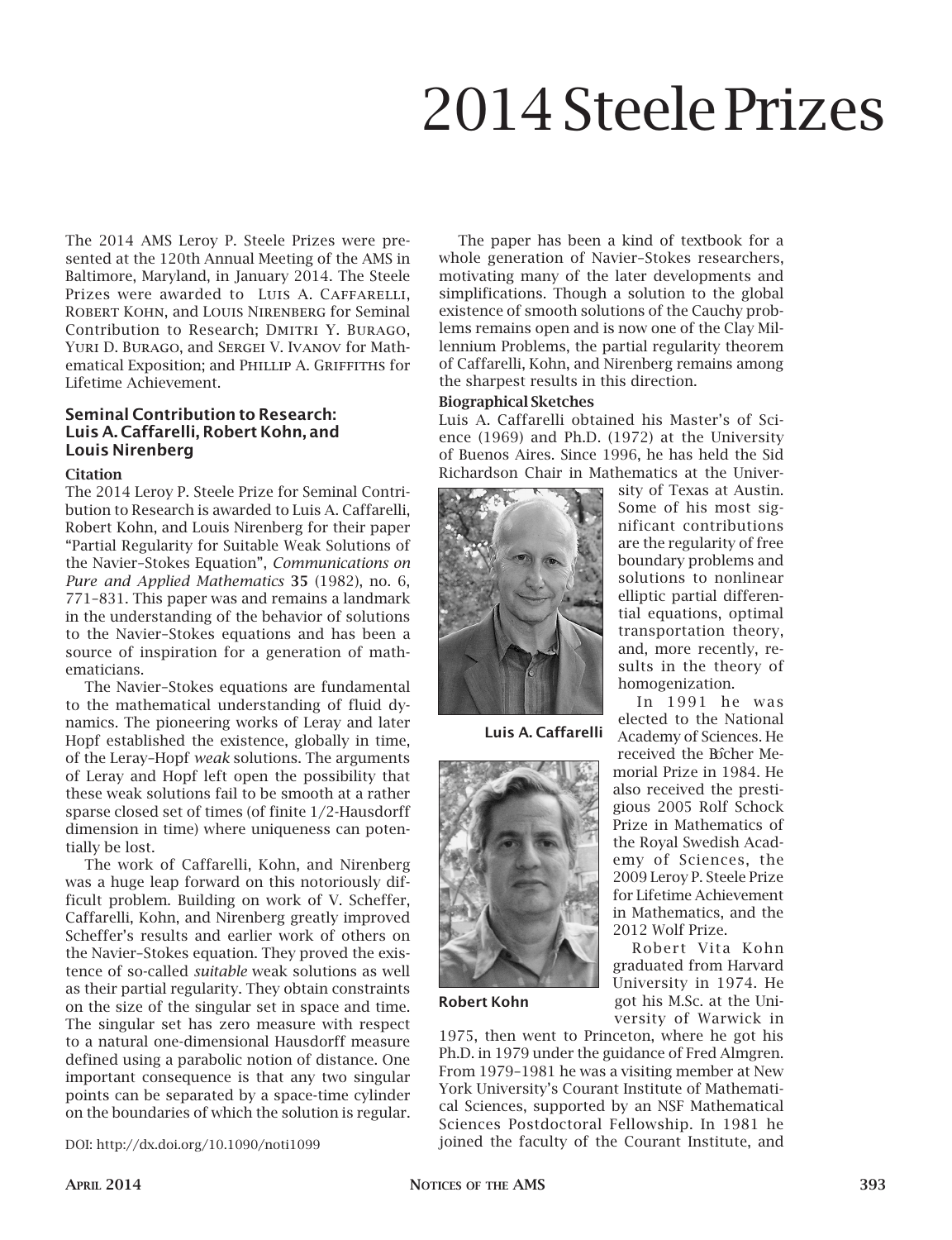

Louis Nirenberg

he has remained there since. He has been professor of mathematics at NYU since 1988.

Besides the Navier– Stokes equations, he has worked on many PDE problems, including electric impedance tomography, relaxation of variational problems, blowup of semilinear heat equations, and homogenization. In recent years much of his re-

search has addressed problems from materials science, with particular emphasis on energy-driven pattern formation. His recognitions include an Alfred P. Sloan Foundation Fellowship (1984–1986) and SIAM's Ralph E. Kleinman Prize (1999). He was a Plenary Speaker at ICM 2006 Madrid and an Invited Speaker at ICIAM 2007, and he is both a Fellow of the American Mathematical Society and a SIAM Fellow.

Louis Nirenberg, professor emeritus at Courant Institute, New York University, received his B.Sc. at McGill University in 1945 and his Ph.D. at New York University in 1949. His entire professional career has been at NYU. His research interests are in mathematical analysis, in particular, partial differential equations, complex analysis, differential geometry, and fluid flow. He also has a deep interest in music and cinema.

# Joint Response from Luis A. Caffarelli, Robert Kohn, and Louis Nirenberg

It is a great honor to receive this award. The Navier–Stokes equation was originally proposed to describe incompressible viscous flows in moderate regimes. Its study has led over the years to many fundamental and challenging problems, which have motivated the development of deep ideas in many areas of analysis and applied mathematics. Any work on it relies strongly on the deep contributions of many who came before.

In this regard, we particularly want to thank and recognize Vladimir Scheffer for his fundamental contributions to this area. Scheffer was the first to apply partial regularity methods to three-dimensional Navier–Stokes—asking, around 1976, what can be said about the size of the singular set. His papers on partial regularity drew our attention to the problem, and his ideas were crucial to our analysis.

Many of the central issues concerning Navier– Stokes are still open. Deep work continues to be motivated by challenges such as the regularity and uniqueness of solutions, the relationship to turbulence, and the Euler equations, etc.

We did this work at a time when the three of us were at the Courant Institute, benefitting from its wonderful atmosphere. We would like to thank our colleagues at the time for their support.

Finally, we thank the Steele Prize Committee and the American Mathematical Society for choosing us for this award.

# Mathematical Exposition: Dmitri Y. Burago, Yuri D. Burago, and Sergei V. Ivanov

# **Citation**

The 2014 Leroy P. Steele Prize for Mathematical Exposition is awarded to Dmitri Y. Burago, Yuri



Dmitri Y. Burago



Yuri D. Burago



Sergei Ivanov

This book has clearly left a visible imprint on the landscape of today's geometry. It provides great help to orient students in the introductory

D. Burago, and Sergei A. Ivanov for the book *A Course in Metric Geometry*, Graduate Studies in Mathematics, 33, American Mathematical Society, Providence, RI, 2001, in recognition of excellence in exposition and promotion of fruitful ideas in geometry.

The publishing of this book made available to the mathematical community the emerging ideas and methods of synthetic geometry, initiated by Alexandrov and Gromov. These ideas provided a completely new approach to differential geometry replacing the traditional heavy analytic machinery by a description based on easily accessible, simple geometric axioms that have an immediate appeal to geometric intuition.

An influential contribution through the years, this book provided fundamental tools in connection with geodesically convex spaces, optimal transportation in Alexandrov spaces with curvature bounded below, and has been widely referred to recently in connection to the solution of the Geometrization Conjecture.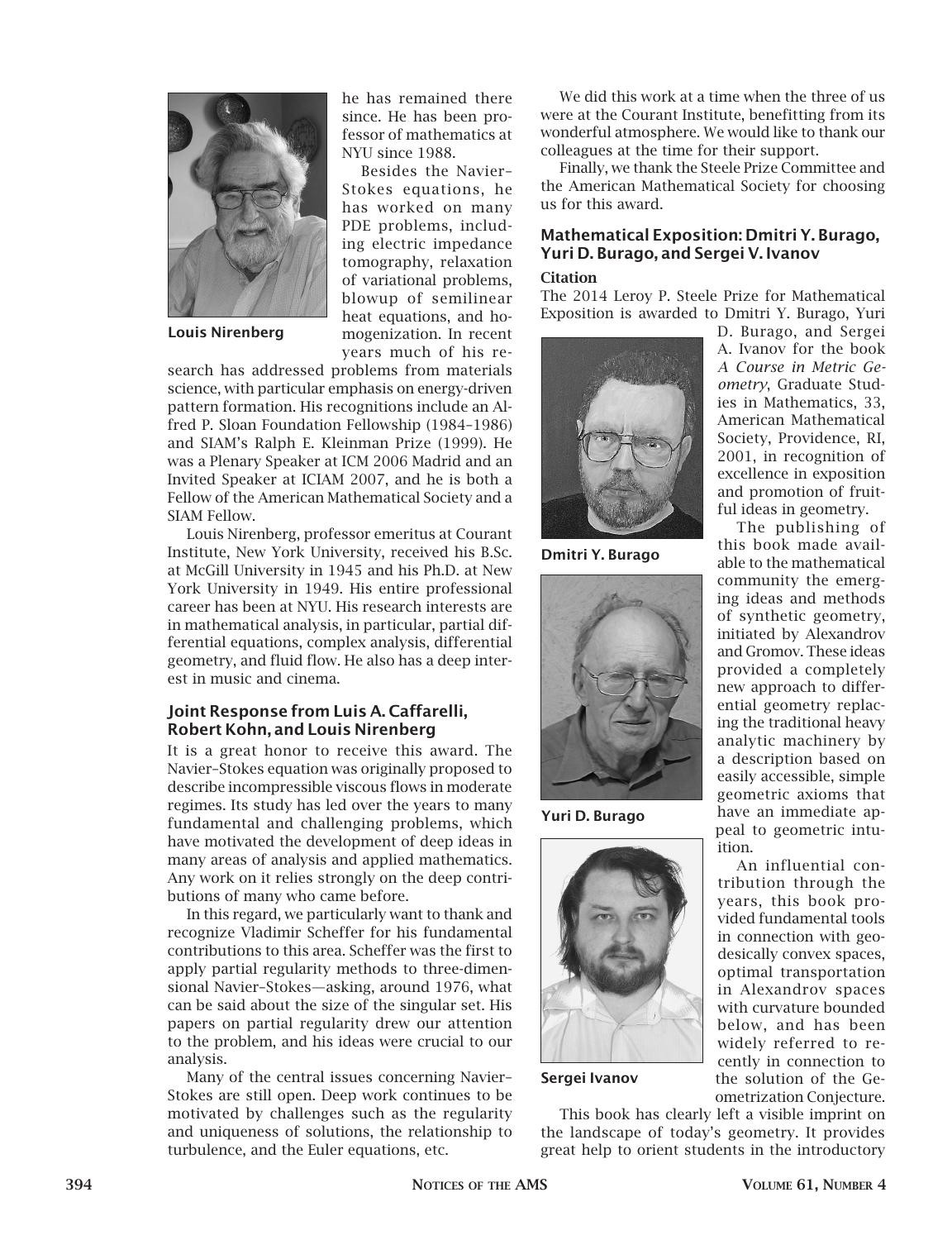studies of synthetic methods and to guide young geometers in their research.

## Biographical Sketches

Dmitri (Dima) Burago, a Distinguished Professor at the Pennsylvania State University, received his degree from Leningrad (now St. Petersburg) State University. He moved to the U.S. about twenty years ago. Before that, he was doing lots of crazy things: mathematics, whitewater kayaking, a small zoo at home, kickboxing, and much more. He was teaching school kids and is very proud of his students. He had fantastic teachers, and all he has done in his life is due to their input. In the U.S., he continues doing strange things, including mathematics, Russian literature, painting, and of course, teaching. He has received a prize of the St. Petersburg Mathematical Society and has a Faculty Medal from Penn State. He spoke at the 1998 ICM in Berlin.

Yuri Burago was born in St. Petersburg (formerly Leningrad), Russia, in 1936. He graduated from St. Petersburg State University in 1959 and received his Ph.D. in 1961. His advisers were A. D. Alexandrov and V. A. Zalgaller. Yuri Burago defended his doctoral thesis (the second degree in Russia) in 1969. From 1962 to the present he has been the head of the geometry and topology laboratory. Further, he is a full professor (half position) at St. Petersburg State University. Among Yuri Burago's students are Sergei Buyalo, Grisha Perelman, and Anton Petrunin. Yuri Burago worked in a variety of areas of geometry that include so-called 2-manifolds of bounded curvature, irregular surfaces in Euclidean spaces, Riemannian geometry in the large, Alexandrov spaces, and even the theory of functions in irregular domains. He wrote several books, including *Introduction to Riemannian Geometry* (only in Russian) and *Geometric Inequalities*, both jointly with Victor Zalgaller.

Sergei Ivanov was born in St. Petersburg, Russia, in 1972. He received his Ph.D. from St. Petersburg State University in 1996. He spent most of his scientific career at St. Petersburg Department of Steklov Mathematical Institute, where he is currently a principal research fellow. He combines this position with teaching at the Mathematics and Mechanics Department of St. Petersburg State University. He was an invited speaker at the ICM (Hyderabad 2010) and was elected as a corresponding member of the Russian Academy of Sciences in 2011.

# Joint Response from Dima Burago, Yuri Burago, and Sergei Ivanov

We are honored and grateful. There are many other books that deserve the prize, so the fact that we are selected makes us humble and speechless.

It took us more than three years to complete the work, and it would take forever without support and encouragement from our colleagues and AMS editors. We are grateful to all the colleagues who supported us and to the people who taught us.

We ourselves represent three generations of Russian geometric tradition: Dmitri's first and primary teacher was Yuri, and in his turn Dmitri taught Sergei.

Our aim when writing the book was to try to bridge the gap between students and the existing literature on the subject. In particular, we kept in mind some of Gromov's works as "bridge destinations". We are happy to know that the book turned out to be useful to many students and researchers.

The list of people without whom this work would be impossible is perhaps too long for this response, especially since there are three of us. We just want to thank all of them!

# Lifetime Achievement: Phillip A. Griffiths Citation

The 2014 Leroy Steele Prize for Lifetime Achievement is awarded to Phillip A. Griffiths for his



contributions to our fundamental knowledge in mathematics, particularly algebraic geometry, differential geometry, and differential equations.

It would not be possible in the space of this column to give a detailed description of all of the areas in which Phillip A. Griffiths has made essential and fundamental contributions

Phillip A. Griffiths

in mathematics.

Griffiths' work in algebraic geometry has inspired at least two generations of leading mathematicians working in this area, and it will undoubtedly continue to do so long into the future. In differential geometry and differential equations, too, Griffiths has made many fundamental contributions. While his initial interest in these subjects was partly due to their immediate utility in algebraic and complex geometry and partly due to the influence of his postdoctoral mentor, Shiing-shen Chern, Griffiths developed a style and research program that were all his own and that have proved extraordinarily fertile.

Beginning with his beautiful 1974 article, "On Cartan's method of Lie groups and moving frames as applied to uniqueness and existence questions in differential geometry", *Duke Mathematical Journal* 41 (1974), 775–814, he brought to bear classical techniques on a variety of problems in real and complex geometry and laid out a program of applications to period mappings, Nevanlinna theory, integral geometry, and transcendental methods in algebraic geometry. This bore fruit in many papers over the years,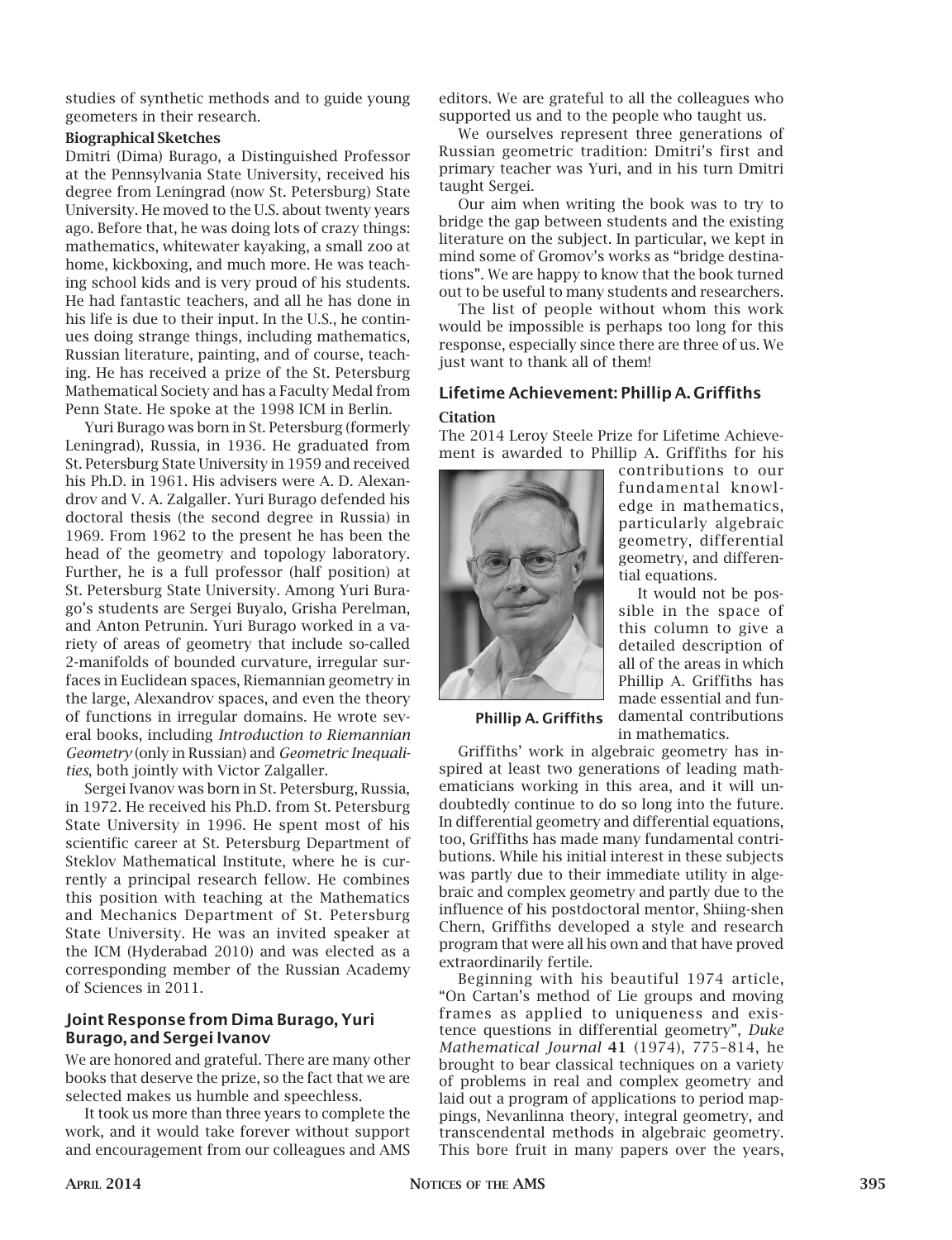particularly his 1978 paper with Chern, "Abel's theorem and webs", *Jahresberichte der Deutschen Mathematiker Vereinigung* 80 (1978), no. 1–2, 13– 110, which presaged many of the recent developments in the recently active area of web geometry, and his 1979 paper with Joseph Harris, "Algebraic geometry and local differential geometry", *Annales Scientifiques de l'École Normale Supérieure* (4) 12 (1979), no. 3, 355–452.

His discovery of and investigations into what are now called the Griffiths infinitesimal period relations on period domains, which are of fundamental importance in moduli problems in algebraic geometry, stimulated his interest in overdetermined systems of differential equations. As a consequence, he led a revitalization of this subject in the 1980s in the form of exterior differential systems. Griffiths applied exterior differential systems to a number of different problems, not just in algebraic or complex differential geometry, but also to attack deep problems in modern differential geometry: rigidity of isometric embeddings in the overdetermined case and local existence of smooth solutions in the determined case in dimension 3, drawing deep results in hyperbolic PDEs (in collaborations with Berger, Bryant, and Yang); geometric formulations of integrability in the calculus of variations and in the geometry of Lax pairs; and treatises on the geometry of conservation laws and variational problems in elliptic, hyperbolic, and parabolic PDEs and exterior differential systems. All of these areas are currently seeing important developments that were stimulated by his work.

Phillip Griffiths' teaching career and research leadership, well measured by the numbers of mentored individuals who have gone on to stellar careers in mathematics and other disciplines, is simply astounding. His expository gifts and his nurturing of mathematical talent have not been reserved for his students alone. Not only has he been generous with his time, but he has written many classic expository papers and books, such as *Principles of Algebraic Geometry* with Joseph Harris, that have remained in print and inspired students of the subject since the 1960s.

A further fundamental characteristic of Phillip Griffiths is his extensive support of mathematics, both personally at the level of research and education and nationally and internationally through committees and boards he has chaired or served on. He has carried on a remarkable research career while serving eight years as Duke University's provost and twelve years as the director of the Institute for Advanced Study, and he currently chairs the Science Initiative Group, whose mission is assisting the development of mathematical training centers in the developing world. His example of service and leadership has inspired many in the mathematics community to emulate him to some

degree, and our mathematical world is much the richer for it.

The Leroy P. Steele Prize for Lifetime Achievement is a further recognition to his dedication, generosity, and inspired leadership that surely fits the fiftieth anniversary of his receiving his Ph.D. from Princeton.

#### Biographical Sketch

Phillip A. Griffiths is Professor Emeritus in the School of Mathematics at the Institute for Advanced Study, where he was the director from 1991–2003 and a professor from 2004–2009. He was previously provost of Duke University. He has taught mathematics at Duke University, Harvard University, Princeton University, and the University of California Berkeley.

Dr. Griffiths was born in 1938 in Raleigh, North Carolina, and received his Bachelor of Science from Wake Forest University in 1959 and his Ph.D. from Princeton University in 1962. He was a Miller Fellow at UC Berkeley from 1962–1964 and again in 1976.

He is a member of the National Academy of Sciences and the American Philosophical Society and a foreign associate of the Accademia Nazionale dei Lincei, the World Academy of Sciences (TWAS), and the Indian Academy of Sciences. Dr. Griffiths was Chair of the Board on Mathematical Sciences at the National Research Council from 1986 to 1991, a member of the National Science Board from 1991 to 1996, Chair of the Committee on Science, Engineering and Public Policy at NAS/NAE/IOM from 1992 to 1999, Chair of the Program Committee for the International Congress of Mathematicians from 1995 to 1998, Secretary of the International Mathematical Union from 1999 to 2006, and co-chair of the Carnegie–IAS Commission on Mathematics and Science Education from 2007 to 2009. He received the Steele Prize for his paper "Periods of integrals on algebraic manifolds", *Bulletin of the American Mathematical Society* 7 (1970), 228–296, and more recently the Wolf and Brouwer Prizes.

Dr. Griffiths chairs the Science Initiative Group, an international team of scientists dedicated to building science and engineering capacity in developing countries through innovative programs, including the Millennium Science Initiative (MSI) and the Regional Initiative in Science and Education in Africa (RISE).

#### Response from Phillip A. Griffiths

It is a wonderful honor to receive the Leroy P. Steele Prize for Lifetime Achievement. I credit my high school math teacher, Lottie Wilson at the Georgia Military Academy, for sparking my interest in and love for mathematics. From my thesis advisor at Princeton University, Don Spencer, and my postdoctoral mentor at UC Berkeley, S. S. Chern, I learned how to think about math. From my students, collaborators and colleagues I have received far more than I could possibly have given. Finally, my wife, Taffy, our four children, and my